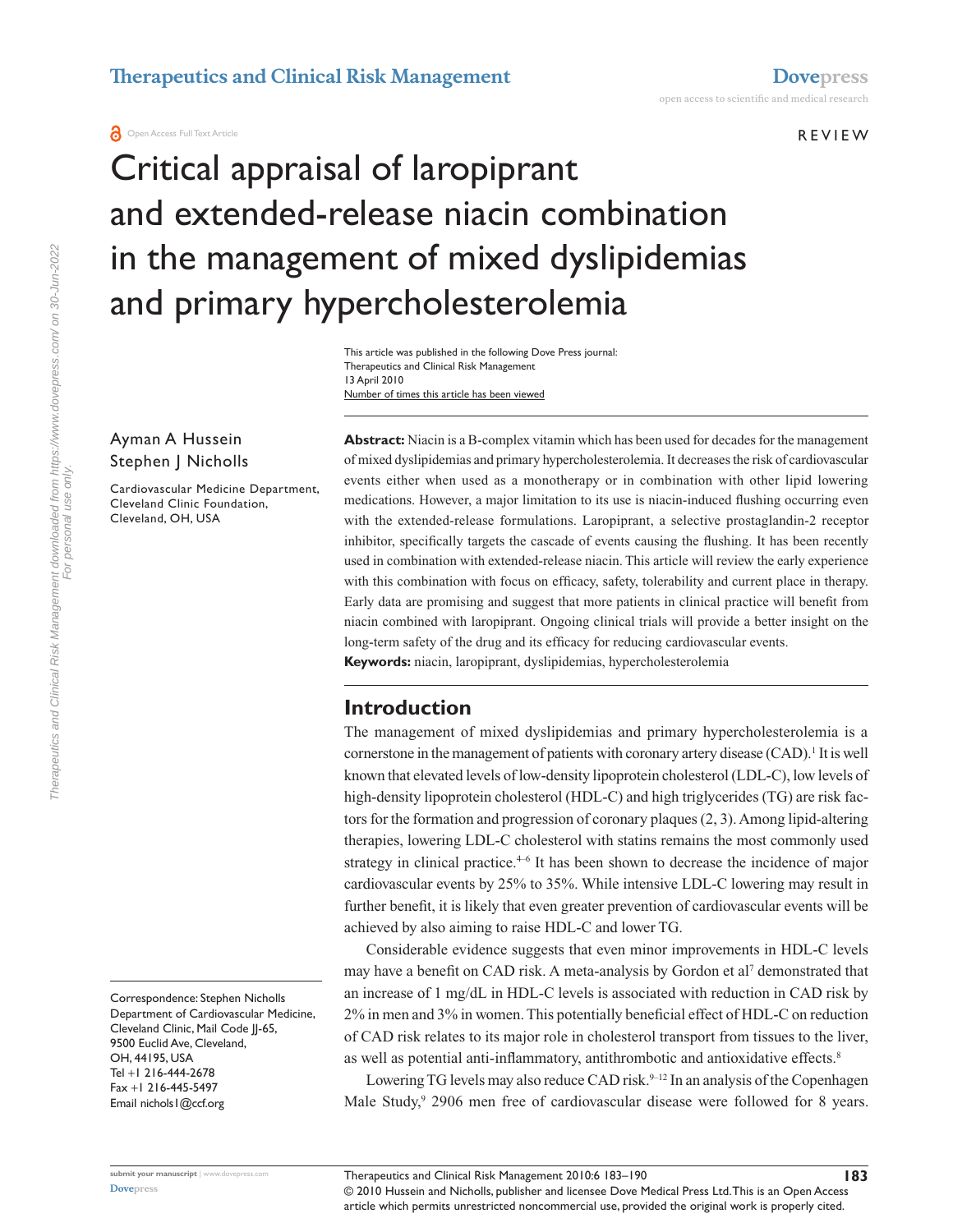An elevated fasting TG level was found to be a strong risk factor for ischemic heart disease, independent of known major cardiovascular risk factors, including low HDL-C. Similar observations were also reported from the Prospective Cardiovascular Munster (PROCAM) study,<sup>10</sup> which followed 4849 men for up to 8 years. The association between high TG levels and CAD risk may be related to the presence of atherogenic TG-rich particles in the plasma or associated prothrombotic state.8,10,11 Conservative measures such as lifestyle changes may lower TG levels but medical therapy is to be considered when these measures fail to achieve recommended therapeutic targets. Lipid-lowering guidelines currently recommend specific targeting of LDL-C with mild hypertriglyceridemia, with a greater focus on TG-lowering therapies when levels are more severely elevated.

A strategy targeting multiple lipid parameters will potentially have the greatest benefit on CAD. This supports a joint statement from the American Diabetes Association (ADA) and American College of Cardiology (ACC) recommending multiple risk factor modifications in the management of CAD.<sup>1</sup> This management often requires the prescription of multiple drugs and relies to a major degree on patient's adherence. The best treatment is one that is efficacious, safe, simple to use and is well tolerated by patients. This has led to an increased use of combination products in clinical practice to achieve better therapeutic outcomes.

Niacin is a water soluble vitamin which has been used for decades for the management of dyslipidemias,<sup>13</sup> either alone or in combination with other agents. It has been shown to be efficacious for the reduction of cardiovascular events in clinical trials.<sup>14–21</sup> At therapeutic doses of 1500 to 2000 mg/day, niacin is efficacious for reducing LDL-C, TG and non-HDL-C cholesterol, while increasing HDL-C.<sup>22</sup> Accordingly, niacin has the most potent HDL-C raising therapy among currently used lipid-modifying therapies. Furthermore, niacin is the only lipid-modifying therapy with a beneficial effect on levels of lipoprotein (a). However, given that flushing is commonly experienced at such doses, compliance is limited with traditional preparations. As a result, there has been considerable interest in developing niacin preparations that limit flushing, and therefore enable more patients to tolerate therapeutically effective doses. Laropiprant, is a prostaglandin receptor inhibitor, has been used to reduce niacin-induced flushing and recently has been used in a combination pill with extended-release niacin (ERN).

In this article, we will review the early experience with laropiprant and ERN, rationale for combination, efficacy and

safety studies, patient's adherence and the current place in therapy of this novel agent.

# **Niacin for the management of coronary disease** Pharmacology, mode of action, lipid

## and nonlipid effects of niacin

Niacin is an essential component of coenzymes required for tissue respiration. As a lipid-altering therapy, its main effect is thought to involve inhibition of hepatic synthesis of VLDL-C and its metabolite LDL-C.23 It is likely to raise HDL-C levels by reducing lipid transfer of cholesterol from HDL-C to VLDL-C and by delaying HDL-C clearance,<sup>23,24</sup> although its effects on apolipoprotein A-I metabolism remains to be completely elucidated. The HDL-C raising properties of niacin are usually seen with doses as low as 1000 to 1500 mg/day,<sup>25</sup> however, at doses of 1500–2000 mg/day, it also has additional improvements in lipid profiles,<sup>23,24</sup> reducing LDL-C, VLDL-C, non-HDL-C, TG, and lipoprotein (a).<sup>26</sup>

The favorable effects of niacin on coronary plaques may be also exerted through its effects on nonlipid parameters as it reduces plasma fibrinogen levels,<sup>27</sup> plasminogen activator inhibitor-1, monocyte chemotactic protein-1, vascular cell adhesion molecule-1, and increases adiponectin and has antioxidative and anti-inflammatory vascular effects.26,28 It may also reduce blood pressure contributing to the overall risk reduction in CAD.29,30

It is therefore not surprising that combination regimens including niacin have consistently been found to have a beneficial impact on progression of carotid intima-media thickness $31,32$  and coronary plaques.<sup>33</sup>

# Efficacy studies: niacin and cardiovascular risk

The role of niacin in reduction of cardiovascular risk is well established.14,15,20 The Coronary Drug Project was among the first trials to assess the cardiovascular benefits of niacin. This 1960s' trial was placebo-controlled in which the use of niacin was associated with reduction in nonfatal myocardial infarction and death<sup>21</sup> on both short-term and long-term follow-ups.<sup>16</sup> The Cholesterol-Lowering Atherosclerosis Studies (CLAS I and II) and Familial Atherosclerosis Treatment Study (FATS) showed either angiographic regression or slow progression of coronary plaques on high dose (4300 mg/day) niacin co-administered with colestipol.17,34 The observation that there is typically substantial plaque regression underlying the finding of regression on an angiogram further highlights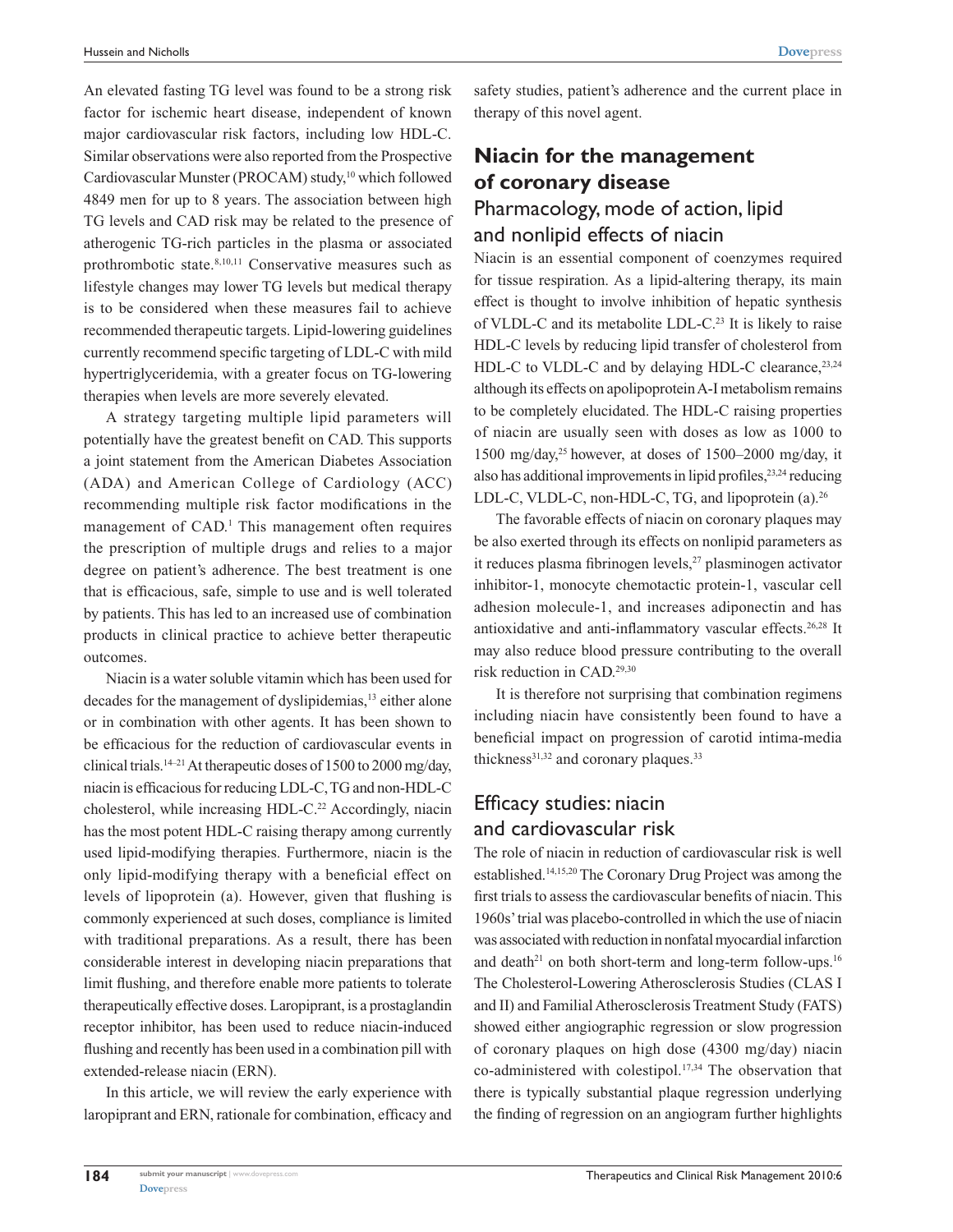the benefits of niacin on arterial wall pathology. Similar observations were also made in the Arterial biology for the investigation of the treatment effects of reducing cholesterol (ARBITER) study, in which the addition of ERN on an ongoing statin treatment slowed the progression of atherosclerosis at 12 and 24 months.<sup>31,32</sup> Most recently, this benefit was further demonstrated in ARBITER-6, in which niacin had a favorable impact on carotid itima-media thickness progression compared with ezetimibe in statin-treated patients.<sup>35</sup> In addition to coronary stenosis regression, the HDL-C Atherosclerosis Treatment Study (HATS)<sup>33</sup> showed that, compared to placebo, simvastatin plus niacin therapy significantly reduced cardiovascular events including coronary death, stroke, revascularization, myocardial infarction and worsening ischemia. Reduction of ischemic heart disease mortality and overall mortality by combined treatment with niacin and clofibrate was also achieved in the Stockholm Ischemic Heart Disease Secondary Prevention Study.18

Two major clinical trials on niacin effects on cardiovascular events are ongoing. The atherothrombosis intervention in metabolic syndrome with low HDL/high TG and impact on global health outcomes trial (AIM-HIGH) enrolled 3300 patients with low HDL-C ( $\leq$ 40 mg/dL in men and  $\leq$ 50 mg/dL in women) and high TG ( $\geq$ 150 mg/dL), not on statin therapy. Patients were randomized to ERN plus simvastatin or simvastatin therapy to test the value of ERN as an add-on to statin therapy for the reduction of major cardiovascular events. The completion date is expected to be in late 2010. Another major ongoing niacin trial is the Heart Protection Study – Treatment of HDL-C to Reduce the Incidence of Vascular Events (HPS2-THRIVE) trial which is evaluating 25,000 patients randomized to laropiprant 40 mg and ERN 2000 mg with simvastatin 40 mg and ezetimibe 10 mg or to placebo with simvastatin 40 mg and ezetimibe 10 mg. This is a 4 year trial with a primary objective to assess major cardiovascular events. The expected completion date is in 2012. In all, there is strong evidence that niacin is beneficial for the reduction of cardiovascular risk, either alone or in combination with other lipid-altering agents.

### Niacin-induced flushing

Poor tolerability at doses producing significant lipid profile changes has limited the use of niacin in clinical practice. Flushing is frequent but other side effects such as pruritis, paresthesia, and nausea can occur in up to 20% of patients.<sup>14,24</sup> The flushing is most severe with the immediate-release formulations, while less common when released slowly. However, the slow-release formulations are associated with increased risk of hepatotoxicity at clinically significant doses.36 This has led to the development of an ERN with an 8 to 12 hours absorption time (time to peak serum levels is 4 to 5 hours), aiming to reduce the flushing and hepatotoxicity observed with the immediate and slow release preparations respectively. ERN is administered once daily, usually at bed time with a snack to reduce flushing. It is uptitrated starting at doses of 500 mg per day for 4 weeks, followed by increasing the dose to 1000 mg for 4 weeks and to 2000 mg 4 weeks later if well tolerated. Despite its better tolerability and less flushing, the long-term adherence on ERN is low.14,37,38 This is particularly true for patients on 2000 mg/day, with flushing occurring in up to 90% of patients in some observational studies.14 In a recent study using telephone encounters to assess compliance on niacin, a large proportion of patients (60%) prescribed ERN discontinued the drug or changed their doses to 500 mg/day or less after 3 months of initiation of treatment, whereas only 8% of the patients in the study continued ERN at doses of 1500 mg/day or higher. $37$ The findings in some centers of much higher long-term compliance rates (as high as 85% in our own experience on doses higher than 1500 mg/day) underscore the importance of patient education for maintenance of compliance. In fact, dedicated preventive cardiology nurses are in charge of patient education and long-term follow-up at our institution, whereas in the report by Kamal-Bahl<sup>37</sup> only 50% of patients treated with ERN reported receiving appropriate education on the flushing and ways to avoid it. However, the time resources, intensive follow-ups with dedicated preventive cardiology nurses and the currently used 4-step titration regimen of ERN make the whole situation even more complex in daily practice.

# Laropiprant pharmacology and rationale for combination with ERN

Niacin-induced flushing has been demonstrated to be mediated by activation of prostaglandin-2 (PGD2) subtype receptor-1 (DP1 receptors) in vascular smooth muscle cells of dermal arterioles resulting in dilation, increased blood flow and subsequently flushing. Niacin appears to activate this cascade of events by stimulation of PG2 release from Langerhans cells.

Laropiprant is a highly selective DP1-receptor antagonist that was initially introduced as an anti-allergy agent.<sup>39</sup> It is rapidly absorbed  $(T_{\text{max} \frac{1}{2}} 0.8 \text{ to } 2.0 \text{ hours})$  with a half-life of 12 to 18 hours.<sup>40</sup> It was noted in early trials of laropiprant that the drug reduces niacin induced flushing without affecting its therapeutic effects,<sup>41</sup> suggesting that lipid-lowering and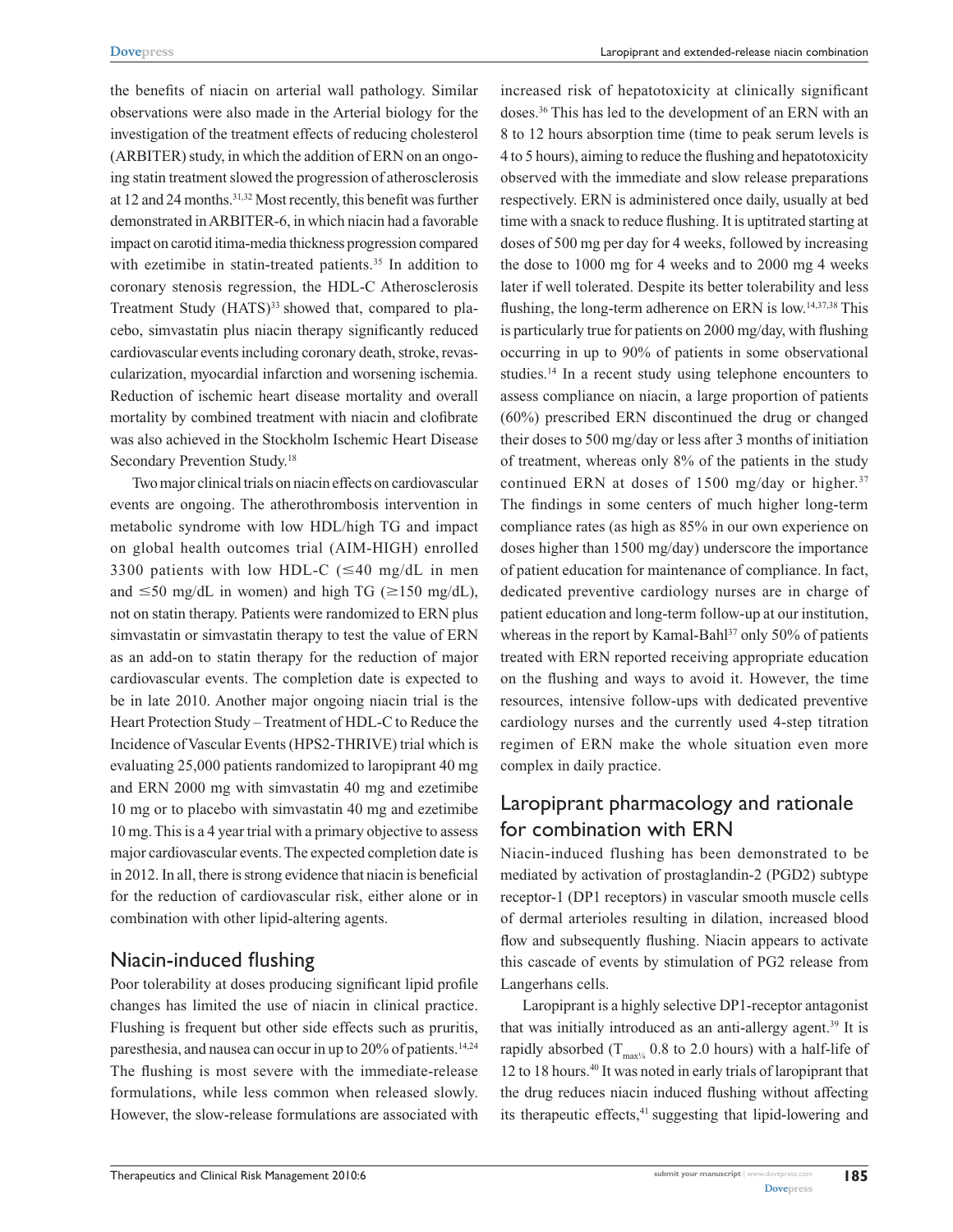flushing are mediated by two independent pathways. Also, it seemed that the blood pressure-lowering effect of niacin is independent from DP1-mediated vasodilatation.<sup>29</sup> These observations stimulated interest in combining laropiprant and ERN. In early clinical trials, laropiprant was co-administered with ERN to dyslipidemic patients<sup>42</sup> and significantly reduced flushing supporting its effectiveness in blocking PG2 subclass receptor D1. Subsequently, a combination pill with laropiprant and ERN (LERN) was developed, aiming to improve lipid profiles with the same efficacy of ERN while reducing side effects by use of laropiprant. A single tablet with fewer side effects would improve compliance and optimize outcomes. A major benefit of the improved tolerability is to eliminate the need for titration by replacing the 4-step titration strategy with a one-step increase in the dose from 1000 mg to 2000 mg/day of ERN. This concept of dose escalation was emphasized in early efficacy trials of LERN.

# **Early experience with laropiprant and ERN**

# Early efficacy studies

Data from early trials combining laropiprant and ERN was encouraging. In an initial phase II trial, $42$  patients were randomized to ERN 1000 mg/day alone or with laropiprant. The first part (A) of the study randomized 154 dyslipidemic patients randomized to laropiprant 150 mg/day or placebo in a 9-week crossover study. After a 2-week washout, all 122 patients who completed part A of the study entered part B, in addition to 290 patients who entered part B directly. In this second part of the trial, patients were randomized to placebo, ERN 1000 mg/day, or ERN 1000 mg/day with laropiprant 18.75, 37.5, 75, or 150 mg for 4 weeks and then doses were doubled for the remaining 4 weeks of the study. In this study, the co-administration of laropiprant with ERN significantly reduced niacin-induced flushing without affecting the niacin effects on lipid parameters. Also, in this study, it was found that doses of 20 mg or 40 mg of laropiprant provide maximum protection against flushing associated with chronic use of niacin at doses of 1000 mg and 2000 mg respectively. Based on these initial findings, pharmacodynamics and pharmacokinetics studies led to the development of a LERN tablet containing 20 mg of laropiprant and 1000 mg of niacin. Subsequent studies used a 2-step escalation of the dose from LERN 1000 mg/20 mg to 2000 mg/40 mg, aiming to overcome the limitations of the 4-step uptitration regimen of ERN with a starting dose of 1000 mg/day in light of data suggesting that almost 1 in every 3 patients never titrate up beyond a starting dose of 500 mg/day in the current ERN uptitration strategies.<sup>43</sup>

The early phase III trials focused on tolerability, safety and efficacy of LERN for lipid management. The major endpoints of these trials were the lipid effects and reduction in niacin-induced flushing at initiation and chronic treatment regimens, as well as safety and tolerability of the new 1000 mg to 2000 mg dose escalation strategy. In an early phase III pivotal trial, LERN (40 mg of laropiprant/2000 mg of niacin) significantly improved lipid parameters compared to placebo, and resulted in 18.4% reduction in LDL-C, 20% increase in HDL-C, 25.8% reduction in TG, 19.8% decrease in non-HDL-C cholesterol, 18.8% decrease in ApoB and 6.9% increase in ApoA-1. $41$  In this study, two-thirds of patients were on a statin at enrollment and were randomized to LERN, ERN or placebo. The 1000 mg starting dose was escalated to 2000 mg at 4 weeks and maintained for 20 more weeks. The efficacy of LERN for lowering LDL-C as monotherapy or as a combination with a statin was the same, despite the lower LDL-C levels in the statin group at enrollment. The addition of laropiprant did not interfere with the efficacy of ERN and similar effects on lipid profiles were observed in the LERN and ERN groups.

Subsequently, a second phase III trial<sup>44</sup> randomized 1398 patients to LERN (20 mg/1000 mg), simvastatin or LERN plus simvastatin after a 6 to 8 weeks washout and 4 weeks diet-placebo run in. Simvastatin was given at 10, 20 or 40 mg. Four weeks after enrollment, all doses were doubled at the exception of simvastatin 40 mg. In this trial, the improvements seen in lipid profiles were more significant with LERN/simvastatin combination compared to simvastatin alone. In fact, the combination was more efficacious for reducing LDL-C (48% vs  $37\%$ ,  $P < 0.001$ ), reducing TG  $(33\% \text{ vs } 15\%, P < 0.001)$  and increasing HDL-C  $(28\% \text{ vs } 15\%)$  $6\%, P \leq 0.001$ ). In both studies, the effects of LERN on lipid profiles were independent of LDL-C, HDL-C and TG levels at enrollment, and consistent across age, gender, diabetes and concomitantly used types of statins subgroups.

These early studies supported the efficacy of LERN. It was necessary, however, to compare the tolerability of the 2 steps uptitration strategy of LERN to the ERN 4 steps titration in a head-to-head comparison. The clinical relevance is to assess the value of adding laropiprant with focus on patient acceptability, adherence and long-term compliance.

Patient-focused perspectives: assessing flushing, tolerability and adherence to treatment The early trials implemented the use of a niacin flushing scale in order to objectively assess the flushing. The scale was developed initially and then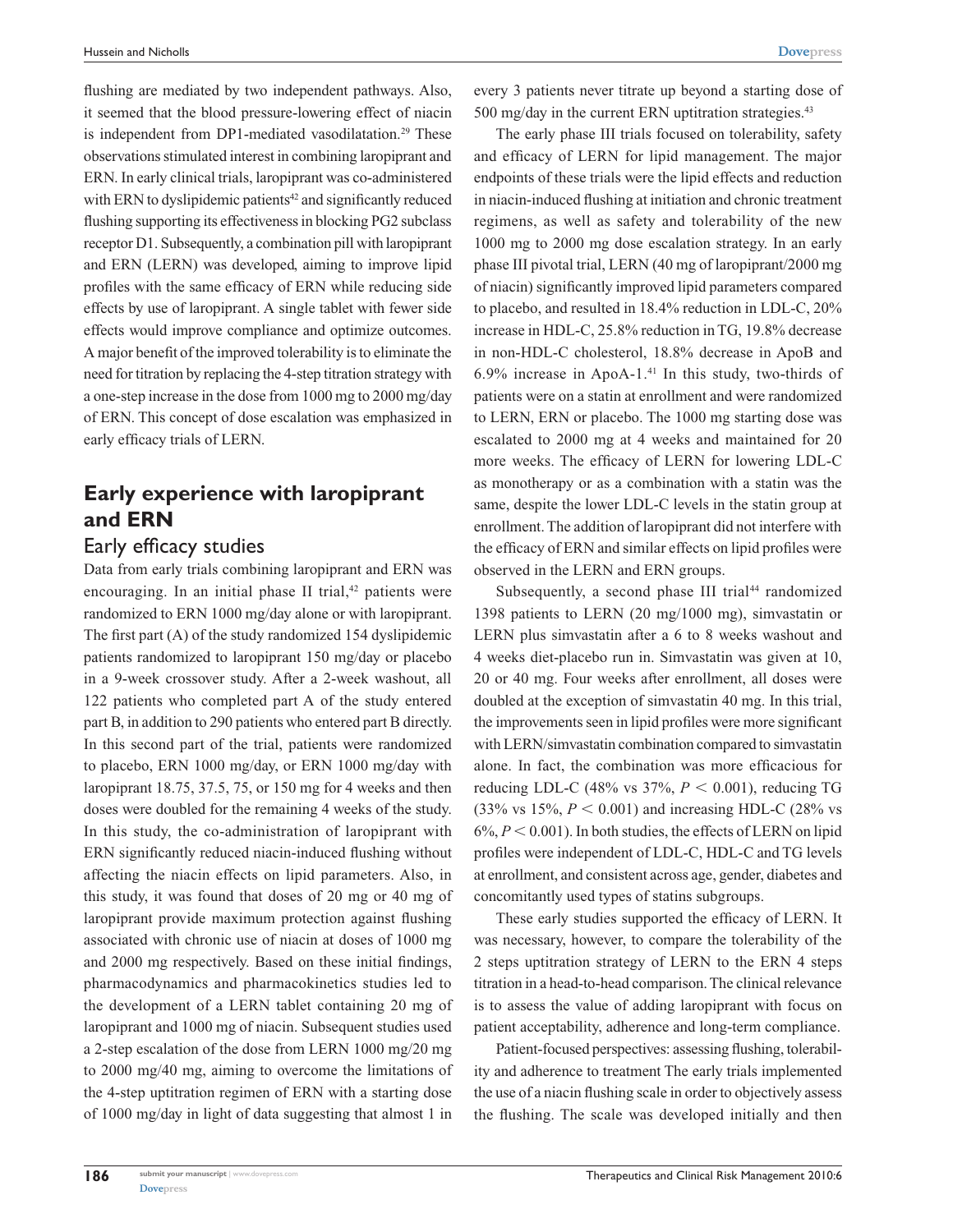validated. It assesses flushing using an 11-question Flushing Symptom Questionnaire (FSQ). The degree of flushing is graded 1 to 10 based on frequency, duration, severity and bother of symptoms including warmth, paresthesia, itching and redness.<sup>45</sup> This questionnaire was validated<sup>46</sup> in an 8-week randomized, double-blinded, placebo-controlled trial. The FSQ items and specifically the Global Flushing Severity Score (GFSS) were found reliable and valid measures for objective assessment of flushing. Subsequently, the GFSS was used in clinical trials and became the surrogate of the FSQ.

Phase III studies evaluated the flushing profile of LERN during initiation of therapy where flushing symptoms are the most severe and during chronic maintenance of treatment where symptoms can be intermittent but unpredictable and bothersome. The flushing at initiation of therapy was evaluated in the first phase III trial.<sup>41</sup> Patients receiving LERN experienced less flushing symptoms than those receiving ERN with only 31% of patients experienced more than moderate flushing during the first week in the laropiprant group versus 56% in the ERN group. Similarly fewer patients experienced severe and extreme symptoms (14% vs 33%). At week 6, the symptoms experienced at initiation in patients in the LERN group decreased to a level similar to that in the placebo group, however patients in the ERN group continued to have symptoms. These findings persisted until the completion of the trial (24 weeks), with overall reduction of moderate to severe duration of symptoms to 1 day per month in the laropiprant group compared to 1 day per week in the ERN group,<sup>45</sup> suggesting that adding laropiprant did not only result in reduction of symptoms during induction of treatment but also in chronic maintenance. Also, the persistence of symptoms over a 24 weeks period in the ERN group suggested that most of the patients do not develop tolerance and explains the high discontinuation rates in the first year in clinical practice.38

The third phase III trial<sup>14</sup> compared the new 2-step dose escalation regimen of LERN to the currently used 4-step ERN uptitration strategy. In this study, patients were permitted to take aspirin or nonsteroidal anti-inflammatory drugs (NSAIDs) with niacin, which was taken with a meal. Patients on LERN escalation regimen had less moderate to severe flushing than those on ERN uptitration (GFSS equal or greater than 4). In the first 4 weeks, the addition of laropiprant reduced the flushing of ERN 1000 mg to less than the flushing experienced with ERN at the dose of 500 mg. In real world, this may correlate with more compliance on the starting dose of 1000 mg of niacin when laropiprant is added, which is clinically significant as most of the benefits on lipid profiles

are seen with doses equal or higher to 1000 mg. Also, in this trial, symptoms in the laropiprant group decrease after week 5 but persisted in the ERN group, which were consistent with findings from earlier phase III trials. The differences between the groups were even larger with time. At week 16, only 7% of patients on LERN reported more than moderate symptoms compared to 21% in the ERN group. Overall, starting at week 5, patients on LERN were experiencing fewer symptoms whereas patients in the ERN group were having more symptoms with every uptitration step. Importantly, therapeutic doses of 2000 mg were reached by week 8 in the LERN group with only few patients experiencing more than moderate symptoms (GFSS  $\geq$  4). These differences were seen despite that patients were permitted aspirin or NSAIDs to alleviate symptoms. These drugs would have more effects in the ERN group, as they do not provide any additional benefits in terms of flushing beyond the effect of laropiprant.47 More patients in the ERN used aspirin or NSAIDs, suggesting that laropiprant provided a strong protection against flushing. Overall, the new regimen with laropiprant was more tolerated than the 4-step ERN uptitration regimen. Also, it is simple and would increase long-term compliance. In fact, the discontinuation of niacin because of flushing were 10% in the LERN group compared to 22% in the ERN group over a 24-week period. These findings suggest superiority but do not necessarily reflect a real world situation. The discrepancy between discontinuation in the real world and clinical trials is underscored by the findings that ERN discontinuation in clinical trials was not as high as in observational studies.<sup>45</sup> In fact, dropout rates due to flushing in clinical trials were only modest (22, 38, 41, 42, 48–55), but observational studies suggest dropouts as high as 75%.38 In the niacin development program, early LERN trials were designed to assess flushing severity but not dropouts secondary to flushing. Also, patients were encouraged to stay in the trials. Patients in clinical trials may have more compliance than those in clinical practice, because of motivation, more education on side effects before enrollment as they go through informed consent process, exclusion of patients with history of flushing, close follow-up and short duration of trials. The exact discontinuation rates of LERN in clinical practice have yet to be determined. The data from early trials, however, are encouraging. One would expect more compliance and less discontinuation rates with more tolerability.

### Safety

In a pooled analysis<sup>14</sup> of 3 active phase III trials and 3 phase II 1-year safety extensions, 1268 patients on ERN and 2548 patients on LERN patients were evaluated for safety and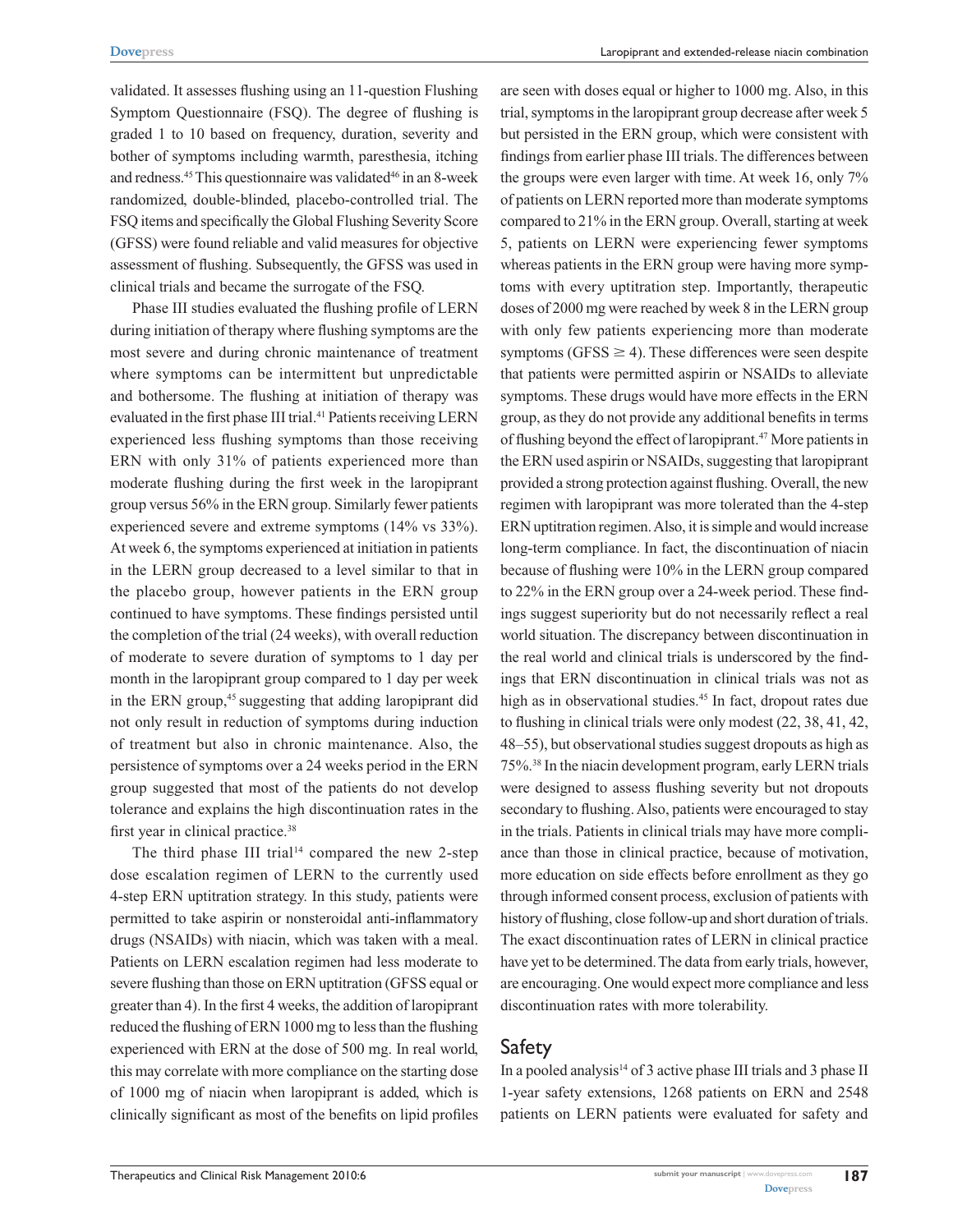occurrence of adverse events. The overall drug-related adverse events were the same in both ERN and LERN groups. The incidence of increase in liver enzymes to concentrations equal or 3 times the upper limit of normal were low, similar in both groups, reversible and not associated with clinical hepatotoxicity. However, the occurrence of hepatotoxicity is not predictable and serial monitoring of liver enzymes is needed in clinical practice to screen for niacin-induced liver injury. The data from phase II and III trials showed that the addition of laropiprant did not have any clinically observable effect on muscle, in terms of either significant enzyme elevations or reports of myalgia. While one case of myopathy was documented in each of the ERN and LERN groups, these were associated with excessive physical activity.

Both groups demonstrated an increase of 4 mg/dL in fasting glucose levels, with only very few patients diagnosed with new-onset diabetes. While it is known that niacin may increase insulin resistance in susceptible patients, $36$  the clinical significance of this is unknown. However, the benefits of niacin for reduction of cardiovascular events are likely to outweigh the risks associated with a small rise in fasting plasma glucose levels. This is supported by data suggesting that niacin has clear benefits on cardiovascular events in patients with hyperglycemia,<sup>56</sup> as a result of its beneficial effects on lipid profile abnormalities that usually accompany diabetes. In addition to these side effects, niacin can increase uric acid levels and should be used cautiously in patients with gout. Moreover, it can cause hypotension and precipitate angina in patients treated with vasodilators.<sup>57</sup>

Overall, the data from preliminary trials suggest that the combination LERN is as safe as ERN. However, the endpoints from these trials were primarily the efficacy of laropiprant for the reduction of niacin-induced flushing. Also, there was a focus on ERN adverse events and there were no long-term safety data. Data from animal studies on long-term toxicity as well as early clinical human studies suggest that there are no safety concerns with the laropiprant component,<sup>14,40</sup> but long-term safety has yet to be determined.

The concerns about long-term safety of LERN are not unreasonable. Given that prostanoid receptors are ubiquitously expressed in the human body, it is possible that adverse effects may occur. Laropiprant is a selective PG2 DP-1 receptor inhibitor, but it is unknown to what extent its selectivity for skin arterioles precludes any mechanism of action in other tissues. This may have implications in terms of currently unknown untoward adverse effects, in addition to blocking potential homeostatic pathways. The ongoing HPS2-THRIVE trial will likely address these safety concerns.

When long-term safety data are available and raise no concerns, the likelihood of LERN approval will be enhanced. Given that the safety of the preparation requires ongoing definition, in addition to relatively modest effects on lipid profiles, the Food and Drug Administration (FDA) rejected an early application for registration for the preparation. This highlights the ongoing need to understand more about its effects in humans before approval will be granted.

#### **Conclusion: place in therapy**

For decades, the only ways to prevent niacin-induced flushing were either conservative measures or nonselective medications such as aspirin or NSAIDs. For the first time, we have the option of targeting the specific cascade of events causing the flushing. With the introduction of laropiprant, more patients in clinical practice will be able to benefit from the effects of niacin on lipid profiles and reduction in cardiovascular events. The early experience with LERN is encouraging and shows that the drug is well tolerated and represents a new option for the management of dyslipidemias either as monotherapy or as a combination with other lipidaltering medications especially statins. In fact, the best effects on lipid profiles were seen in patients treated with a combination of LERN and a statin. The addition of laropiprant did not affect the lipid-modifying effects of niacin. However, it is still unknown whether the addition of laropiprant will affect the niacin effects on cardiovascular events.

Given the early data on its safety and efficacy, the LERN combination was approved by the European Union and other countries, but rejected by the FDA. Two major clinical endpoints have yet to be identified: the long-term safety and efficacy for reduction of cardiovascular events. The initial trials had short duration follow-up and were not powered to assess cardiovascular outcomes. While we await the HPS2-THRIVE trial results, data on safety and efficacy may emerge from countries that have approved the drug. If HPS2-THRIVE demonstrate that LERN is efficacious for the reduction of cardiovascular events and raises no safety concerns, it will be likely then that the FDA will approve the drug.

#### **Disclosures**

The authors report no conflicts of interest.

#### **References**

1. Brunzell JD, Davidson M, Furberg CD, Goldberg RB, Howard BV, Stein JH, et al. Lipoprotein management in patients with cardiometabolic risk: consensus statement from the American Diabetes Association and the American College of Cardiology Foundation. *Diabetes Care*. 2008;31(4):811–822.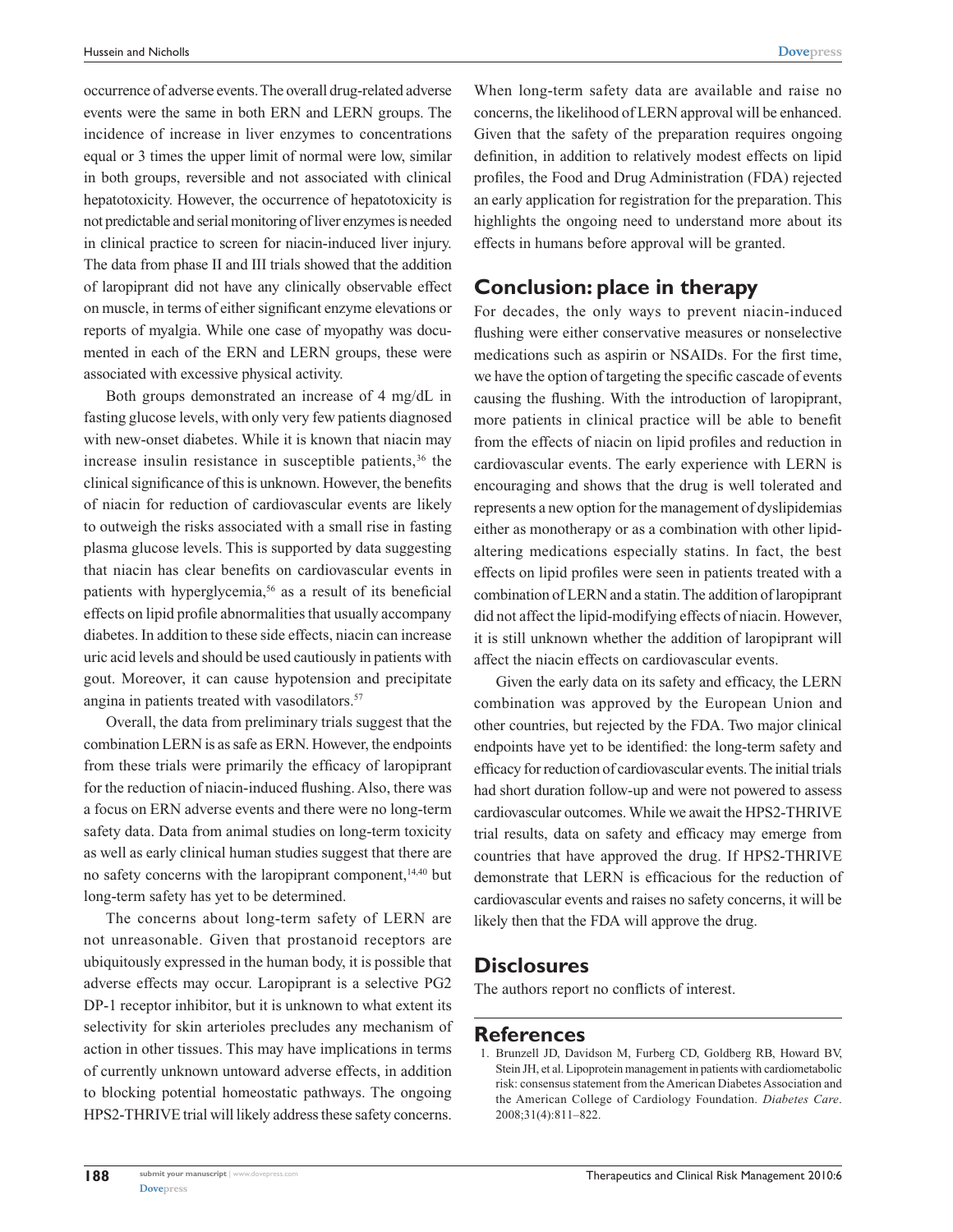- 2. Boden WE. High-density lipoprotein cholesterol as an independent risk factor in cardiovascular disease: assessing the data from Framingham to the Veterans Affairs High – Density Lipoprotein Intervention Trial. *Am J Cardiol*. 2000;86(12A):1922–22L.
- 3. Wilson PW, Abbott RD, Castelli WP. High density lipoprotein cholesterol and mortality. The Framingham Heart Study. *Arteriosclerosis*. 1988;8(6):737–741.
- 4. Expert Panel on Detection, Evaluation, and Treatment of High Blood Cholesterol in Adults. Executive Summary of The Third Report of The National Cholesterol Education Program (NCEP) Expert Panel on Detection, Evaluation, and Treatment of High Blood Cholesterol In Adults (Adult Treatment Panel III). *JAMA*. 2001;285(19): 2486–2497.
- 5. Wilson PW, D'Agostino RB, Levy D, Belanger AM, Silbershatz H, Kannel WB. Prediction of coronary heart disease using risk factor categories. *Circulation*. 1998;97(18):1837–1847.
- 6. Stamler J, Daviglus ML, Garside DB, Dyer AR, Greenland P, Neaton JD. Relationship of baseline serum cholesterol levels in 3 large cohorts of younger men to long-term coronary, cardiovascular, and all-cause mortality and to longevity. *JAMA*. 2000;284(3):311–318.
- 7. Gordon DJ, Probstfield JL, Garrison RJ, Neaton JD, Castelli WP, Knoke JD, et al. High-density lipoprotein cholesterol and cardiovascular disease. Four prospective American studies. *Circulation*. 1989;79(1): 8–15.
- 8. Assmann G, Nofer JR. Atheroprotective effects of high-density lipoproteins. *Annu Rev Med*. 2003;54:321–341.
- 9. Jeppesen J, Hein HO, Suadicani P, Gyntelberg F. Triglyceride concentration and ischemic heart disease: an eight-year follow-up in the Copenhagen Male Study. *Circulation*. 1998;97(11):1029–1036.
- 10. Assmann G, Schulte H, Funke H, von Eckardstein A. The emergence of triglycerides as a significant independent risk factor in coronary artery disease. *Eur Heart J*. 1998;19(Suppl M):M8–M14.
- 11. Austin MA, Hokanson JE, Edwards KL. Hypertriglyceridemia as a cardiovascular risk factor. *Am J Cardiol*. 1998;81(4A):7B–12B.
- 12. Durrington PN. Triglycerides are more important in atherosclerosis than epidemiology has suggested. *Atherosclerosis*, 1998;141(Suppl 1): S57–S62.
- 13. Carlson LA. Nicotinic acid: the broad-spectrum lipid drug. A 50th anniversary review. *J Intern Med*. 2005;258(2):94–114.
- 14. Paolini JF, Bays HE, Ballantyne CM, Davidson M, Pasternak R, Maccubbin D, et al. Extended-release niacin/laropiprant: reducing niacin-induced flushing to better realize the benefit of niacin in improving cardiovascular risk factors. *Cardiol Clin*. 2008;26(4):547–560.
- 15. Bays HE. Extended-release niacin/lovastatin: the first combination product for dyslipidemia. *Expert Rev Cardiovasc Ther*. 2004;2(4): 485–501.
- 16. Canner PL, Berge KG, Wenger NK, Stamler J, Friedman L, Prineas RJ, et al. Fifteen year mortality in Coronary Drug Project patients: long-term benefit with niacin. *J Am Coll Cardiol*. 1986;8(6):1245–1255.
- 17. Blankenhorn DH, Nessim SA, Johnson RL, Sanmarco ME, Azen SP, Cashin-Hemphill L. Beneficial effects of combined colestipol-niacin therapy on coronary atherosclerosis and coronary venous bypass grafts. *JAMA*. 1987;257(23):3233–3240.
- 18. Carlson LA, Rosenhamer G. Reduction of mortality in the Stockholm Ischaemic Heart Disease Secondary Prevention Study by combined treatment with clofibrate and nicotinic acid. *Acta Med Scand*. 1988;223(5):405–418.
- 19. Cashin-Hemphill L, Mack WJ, Pogoda JM, Sanmarco ME, Azen SP, Blankenhorn DH. Beneficial effects of colestipol-niacin on coronary atherosclerosis. A 4-year follow-up. *JAMA*. 1990;264(23): 3013–3017.
- 20. Kane JP, Malloy MJ, Ports TA, Phillips NR, Diehl JC, Havel RJ. Regression of coronary atherosclerosis during treatment of familial hypercholesterolemia with combined drug regimens. *JAMA*. 1990;264(23):3007–3012.
- 21. Clofibrate and niacin in coronary heart disease. *JAMA*. 1975;231(4): 360–381.
- 22. Bays HE, Dujovne CA, McGovern ME, White TE, Kashyap ML, Hutcheson AG, et al. Comparison of once-daily, niacin extendedrelease/lovastatin with standard doses of atorvastatin and simvastatin (the ADvicor Versus Other Cholesterol-Modulating Agents Trial Evaluation [ADVOCATE]). *Am J Cardiol*. 2003;91(6):667–672.
- 23. Grundy SM, Mok HY, Zech L, Berman M. Influence of nicotinic acid on metabolism of cholesterol and triglycerides in man. *J Lipid Res*. 1981;22(1):24–36.
- 24. Illingworth DR, Stein EA, Mitchel YB, Dujovne CA, Frost PH, Knopp RH, et al. Comparative effects of lovastatin and niacin in primary hypercholesterolemia. A prospective trial. *Arch Intern Med*. 1994;154(14):1586–1595.
- 25. Probstfield JL, Hunninghake DB. Nicotinic acid as a lipoprotein-altering agent. Therapy directed by the primary physician. *Arch Intern Med*. 1994;154(14):1557–1559.
- 26. Kamanna VS, Kashyap ML. Nicotinic acid (niacin) receptor agonists: will they be useful therapeutic agents? *Am J Cardiol*. 2007;100(11 A): S53–S61.
- 27. Chesney CM, Elam MB, Herd JA, Davis KB, Garg R, Hunninghake D, et al. Effect of niacin, warfarin, and antioxidant therapy on coagulation parameters in patients with peripheral arterial disease in the Arterial Disease Multiple Intervention Trial (ADMIT). *Am Heart J*. 2000;140(4):631–636.
- 28. Ganji SH, Qin S, Zhang L, Kamanna VS, Kashyap ML. Niacin inhibits vascular oxidative stress, redox-sensitive genes, and monocyte adhesion to human aortic endothelial cells. *Atherosclerosis*. 2009;202(1):68–75.
- 29. Bays HE, Maccubbin D, Meehan AG, Kuznetsova O, Mitchel YB, Paolini JF. Blood pressure-lowering effects of extended-release niacin alone and extended-release niacin/laropiprant combination: a post hoc analysis of a 24-week, placebo-controlled trial in dyslipidemic patients. *Clin Ther*. 2009;31(1):115–122.
- 30. Bays HE, Rader DJ. Does nicotinic acid (niacin) lower blood pressure? *Int J Clin Pract*. 2009;63(1):151–159.
- 31. Taylor AJ, Sullenberger LE, Lee HJ, Lee JK, Grace KA. Arterial Biology for the Investigation of the Treatment Effects of Reducing Cholesterol (ARBITER) 2: a double-blind, placebo-controlled study of extendedrelease niacin on atherosclerosis progression in secondary prevention patients treated with statins. *Circulation*. 2004;110(23):3512–3517.
- 32. Taylor AJ, Lee HJ, Sullenberger LE. The effect of 24 months of combination statin and extended-release niacin on carotid intima-media thickness: ARBITER 3. *Curr Med Res Opin*. 2006;22(11):2243–2250.
- 33. Brown BG, Zhao XQ, Chait A, Fisher LD, Cheung MC, Morse JS, et al. Simvastatin and niacin, antioxidant vitamins, or the combination for the prevention of coronary disease. *N Engl J Med*. 2001;345(22): 1583–1592.
- 34. Brown G, Albers JJ, Fisher LD, Schaefer SM, Lin JT, Kaplan C, et al. Regression of coronary artery disease as a result of intensive lipidlowering therapy in men with high levels of apolipoprotein B. *N Engl J Med*. 1990;323(19):1289–1298.
- 35. Taylor AJ, Villines TC, Stanek EJ, Devine PJ, Griffen L, Miller M, et al. Extended-release niacin or ezetimibe and carotid intima-media thickness. *N Engl J Med*. 2009;26;361(22):2113–2122.
- 36. Guyton JR, Bays HE. Safety considerations with niacin therapy.[see comment]. *Am J Cardiol*. 2007;99(6A):2231–2231C.
- 37. Kamal-Bahl S, Watson DJ, Ambegaonkar BM. Patients' experiences of niacin-induced flushing in clinical practice: a structured telephone interview. *Clin Ther*. 2009;31(1):130–140.
- 38. Kamal-Bahl SJ, Burke T, Watson D, Wentworth C. Discontinuation of lipid modifying drugs among commercially insured United States patients in recent clinical practice. *Am J Cardiol*. 2007;99(4):530–534.
- 39. Van Hecken A, Depre M, De Lepeleire I, Thach C, Oeyen M, Van Effen J, et al. The effect of MK-0524, a prostaglandin D(2) receptor antagonist, on prostaglandin D (2)-induced nasal airway obstruction in healthy volunteers. *Eur J Clin Pharmacol*. 2007;63(2):135–141.
- 40. Lai E, Wenning LA, Crumley TM, De Lepeleire I, Liu F, de Hoon JN, et al. Pharmacokinetics, pharmacodynamics, and safety of a prostaglandin D2 receptor antagonist. *Clin Pharmacol Ther*. 2008;83(6):840–847.